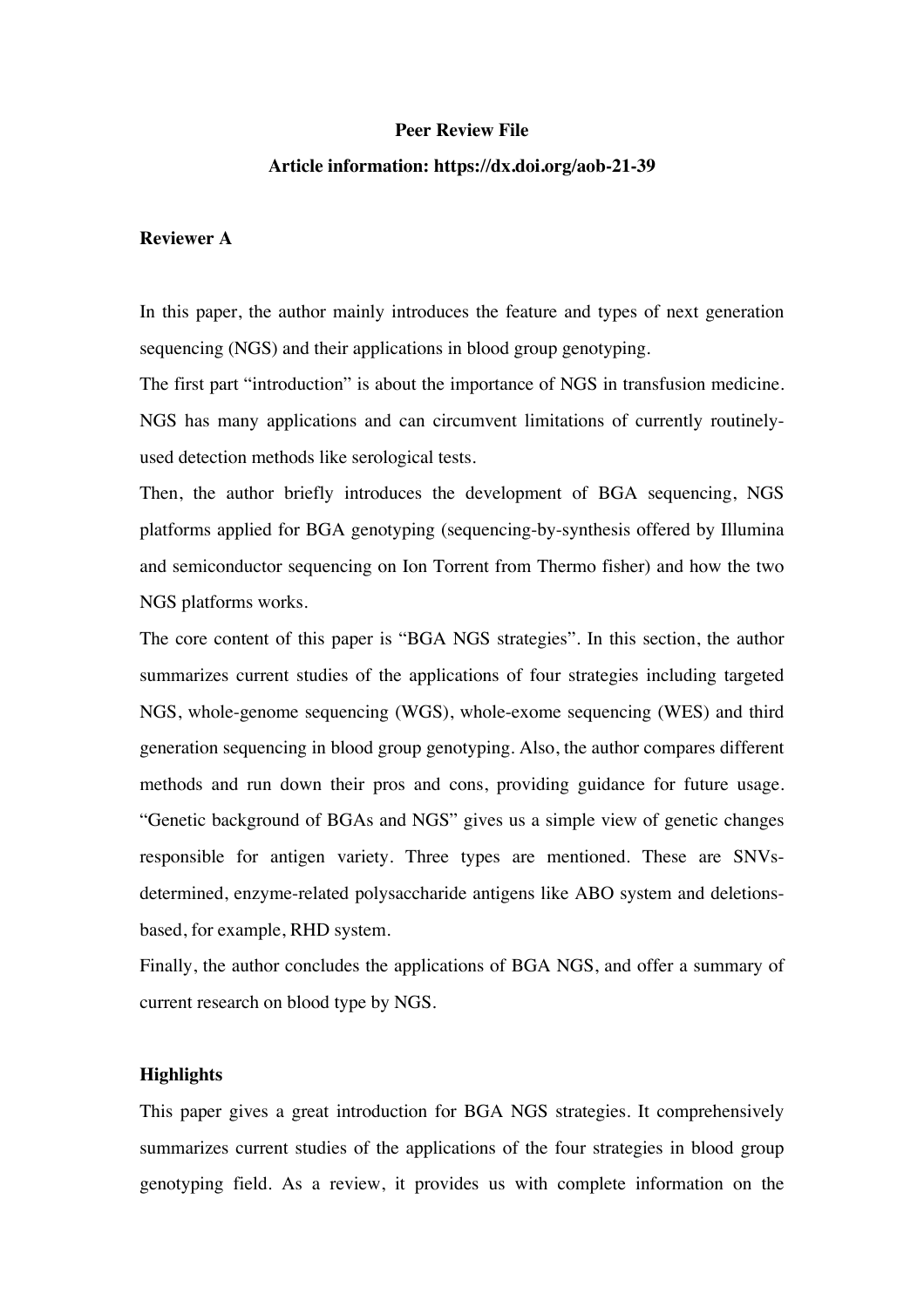progress of research in this field. Besides, it also compares different methods and tell the advantages and limitations of each of them, offering guidance for future usage.

## **Limitations**

Comment 1:

There are a few points in this paper that could be better. Firstly, for the section "Development of BGA sequencing", the content doesn't match the title. The text is primarily about the feature and flexibility of BGA sequencing and is also a bit related with the application.

**Reply 1: I agree that the section was a mix of the different content that didn't match the title. I deleted the title as in my opinion the paragraph is a part of the introduction section.** 

**Changes in the text: page 4 line 84 "Development of BGA sequencing" deleted**

# Comment 2:

Next, in "BGA NGS strategies", some WGS-based works are placed in the WES part.

## **Reply 2: The cited works were checked and corrected.**

**Changes in the text: page 10 line 241-243 moved to WGS-based section: page 9 line 215-217**

#### Comment 3:

Last but not the least, although it covers all kinds of genetic changes responsible for antigen variety, the "genetic background of BGAs and NGS" is a little bit simple.

**Reply 3: The paragraph is only a brief view on the background of BGAs as it is not a main topic thus it is rather short just to give an impression on diverse molecular structures that are sequenced and analyzed. Not to repeat some limitations associated with the BGA genetics in line 277 page 7 I put a statement "…as mentioned above" in the previous sections. But I added some details as the Reviewer suggested.** 

**Changes in the text: page 12 line 275, page 12 line 280**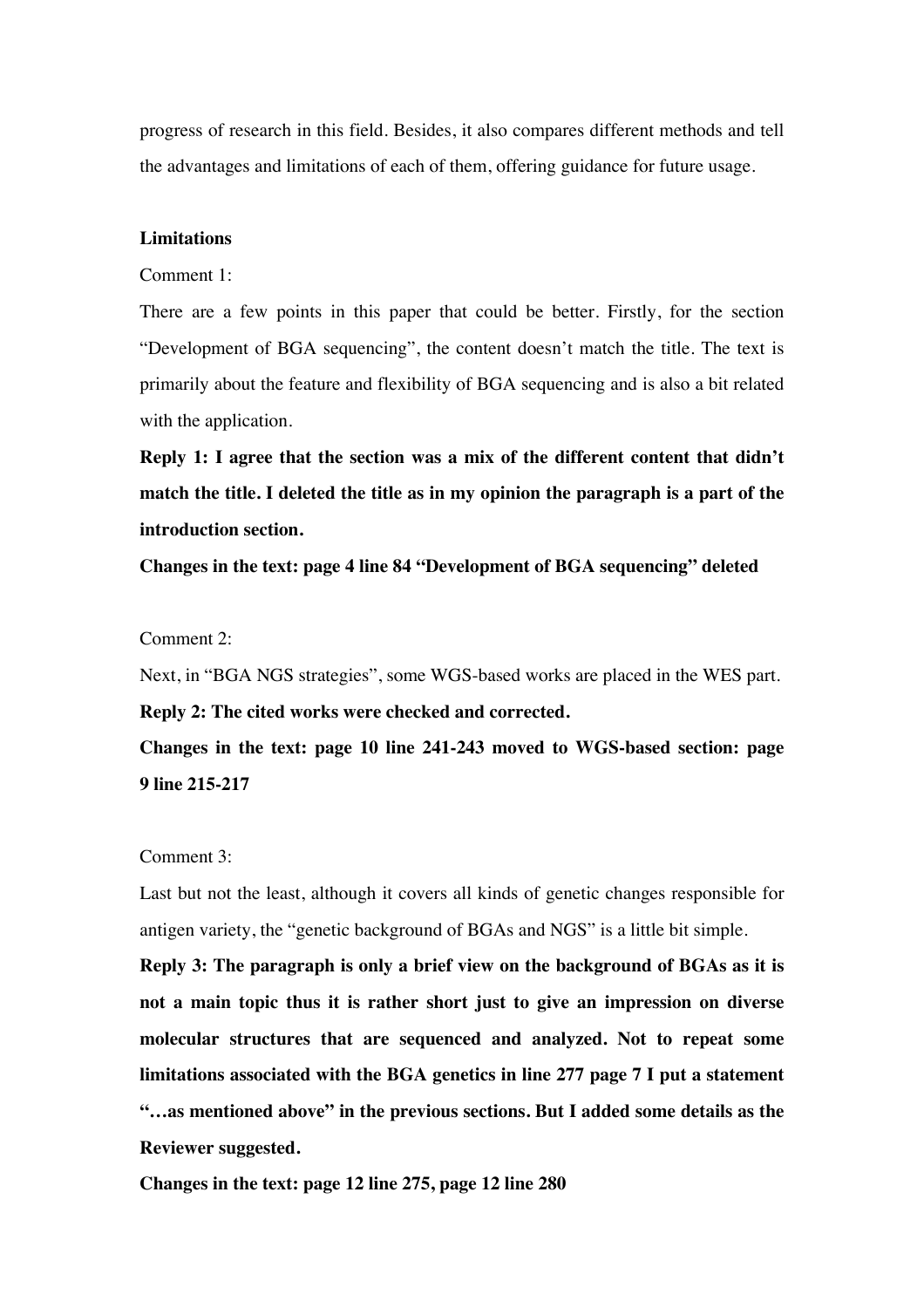## **Reviewer B**

The present manuscripts reviews the next-generation-sequencing-based genotyping technologies and the strategies used for blood group antigen typing and discusses their advantages, the possibilities these technologies have opened up, and the challenges that come with using them. The review comprehensively summarizes the relevant literature, lays out the current state of the field and points towards future directions.

The manuscript is generally well written, although may benefit from proofreading by a native English speaker, layed out clearly, and a timely contribution to the field of immunohaematology.

#### **Minor points of improvement:**

Comment 1:

Page 5: if one points out that the per-read error rate on Illumina systems is around 0.1%, one should also point out that the per-read error-rate on Ion Torrent is generally substantially higher  $(>=1\%)$ , albeit the errors are mostly indel errors. It would also be prudent to include information on the capacity (read-length, output) for a comparable Illumina system (e.g., the MiSeq).

**Reply 1: All comments were taken into account and included.**

**Changes in the text: page lines 112-113 added on Illumina systems, line 121 on Ion Torrent**

## Comment 2:

Page 10: not to be nitpicky, but the language in the section on third-gen sequencing technologies (PacBio and ONT) should be revised for clarity and grammatical/factual correctness. Several phrases, whilst broadly unterstandable, are used in a quite unusual manner (e.g., "omits the limits of short reads", "we meet two technical solutions", "offers sequencing")

Also "electric changes" => "change in electric current", "passes through a membrane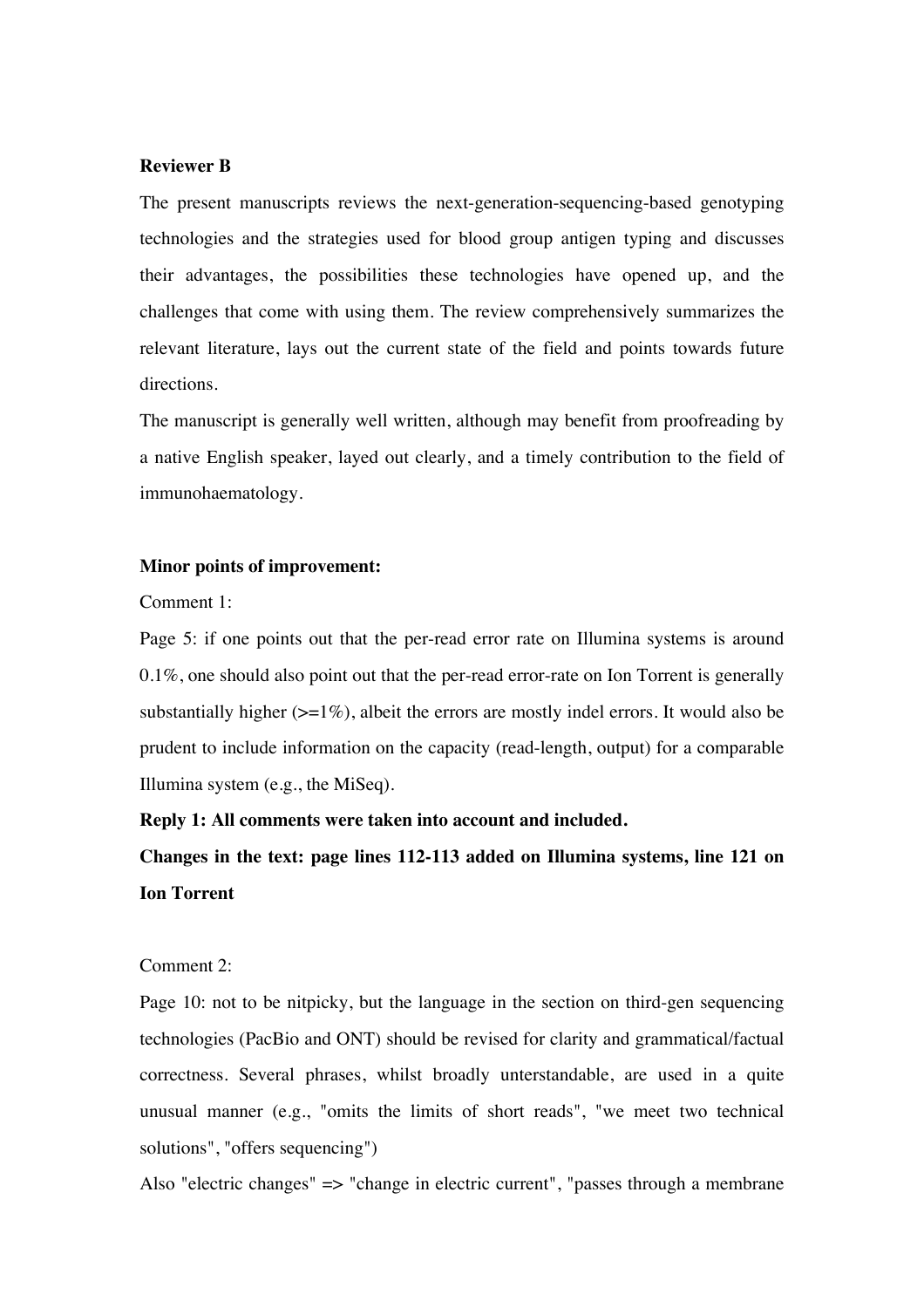with protein nanopores" => "passes through protein nanopores embedded in a membrane"

With ONT sequencing the electric current does not change with each nucleotide passing through the pore as put in the manuscript, but rather with every 5- or 6-mer that occupies the pore at any given point in earlier pore versions, and three central nucleotides plus smaller influences from more distal nucleotides at later pore versions (since R9, R9.4). (I'm not suggesting that you put all these details in the manuscript but try to be more exact)

Also maybe it should be pointed out in this section that, at least to my knowledge, nobody has yet attempted or at least published about using PacBio or ONT sequencing for bloodgroup typing

**Reply 2: The language was revised and the incorrect phrases were changed according to the Reviewer's suggestions.** 

**Changes in the text: page 10 lines 244-256**

Comment 3:

Page 13: "analogous to HLA"

**Reply 3: changed according to the Reviewer's suggestions. Changes in the text: page 12 line 292**

# **Reviewer C**

This is a well-presented review of the current status of NGS in blood group genotyping. My comments on the manuscript are relatively trivial and wholly designed to improve quality, which is already of a high standard.

(1) Page 8 Line 18, 22, 25: The three "BG" abbreviations used in this paragraph mean different, I recommend it should be modified, ex: (Line 18) 36 "BGs" should mean 36 "blood group system" according to reference 44; (Line 22) 45 "BG" should mean 45